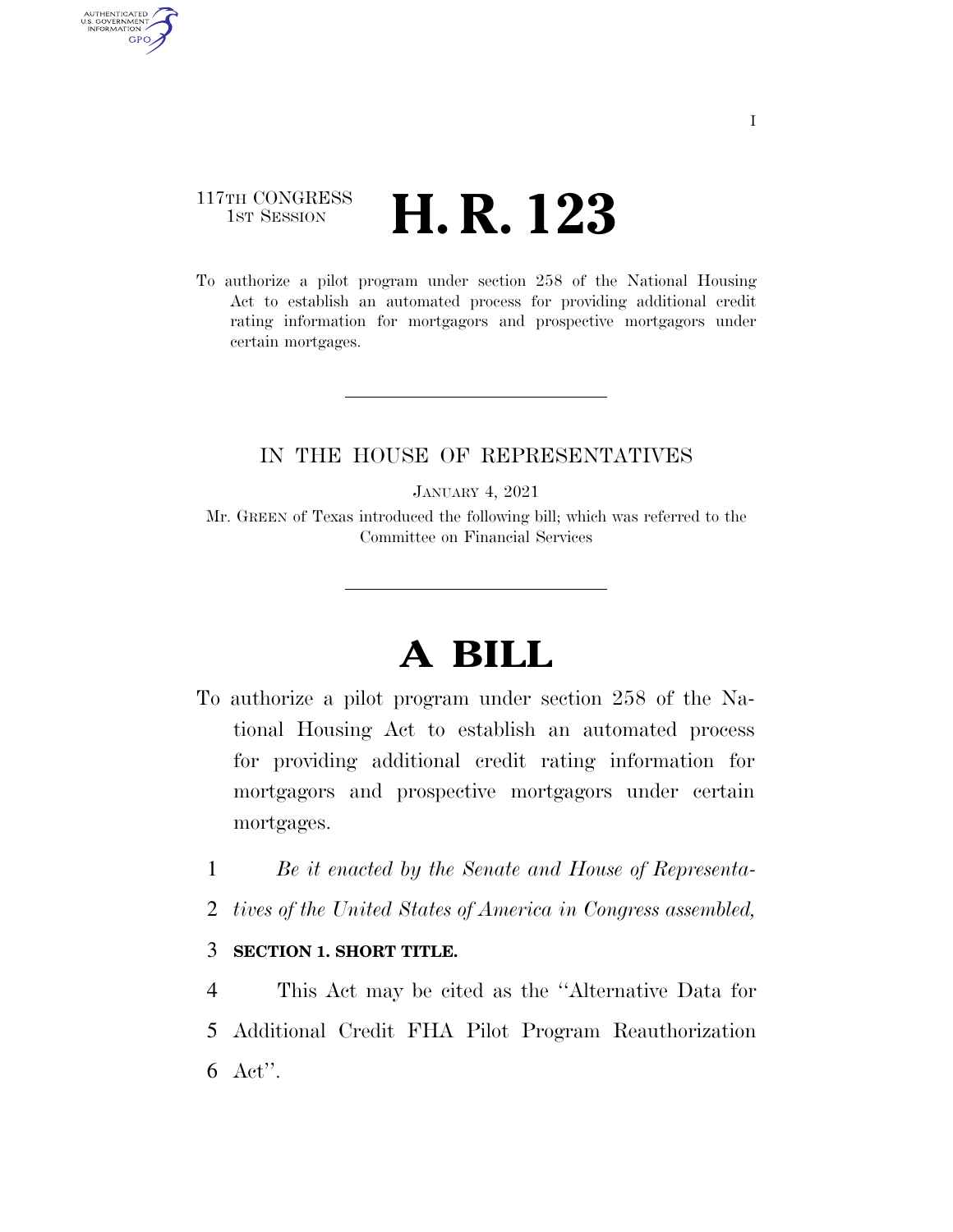| 1              | SEC. 2. PILOT PROGRAM FOR BORROWERS WITHOUT SUF-       |
|----------------|--------------------------------------------------------|
| $\overline{2}$ | FICIENT CREDIT HISTORY.                                |
| 3              | Section 258 of the National Housing Act (12 U.S.C.     |
| $\overline{4}$ | $1715z-24$ ) is amended—                               |
| 5              | $(1)$ in subsection $(a)$ —                            |
| 6              | (A) by striking "carry out" and inserting              |
| 7              | "establish and carry out";                             |
| 8              | (B) by striking "establish, and";                      |
| 9              | (C) by inserting "who elect to participate             |
| 10             | in the pilot program" before the second comma;         |
| 11             | (D) by striking "mortgagors and";                      |
| 12             | (E) by inserting after "their creditworthi-            |
| 13             | ness" the following: "and have opted into the          |
| 14             | use of additional credit information"; and             |
| 15             | (F) by striking "alternative" each place               |
| 16             | such term appears and inserting "additional";          |
| 17             | $(2)$ in subsection (b), by adding after the period    |
| 18             | at the end the following: "The pilot program may       |
| 19             | not be carried out with respect to any mortgagor or    |
| 20             | prospective mortgagor under a mortgage the pro-        |
| 21             | ceeds of which are used to prepay or pay off an ex-    |
| 22             | isting loan secured by the same property.";            |
| 23             | $(3)$ by striking subsection $(e)$ ;                   |
| 24             | (4) by redesignating subsections (b) (as amend-        |
| 25             | ed by paragraph $(2)$ of this subsection) and $(d)$ as |
| 26             | subsections (c) and (k), respectively;                 |
|                | •HR 123 IH                                             |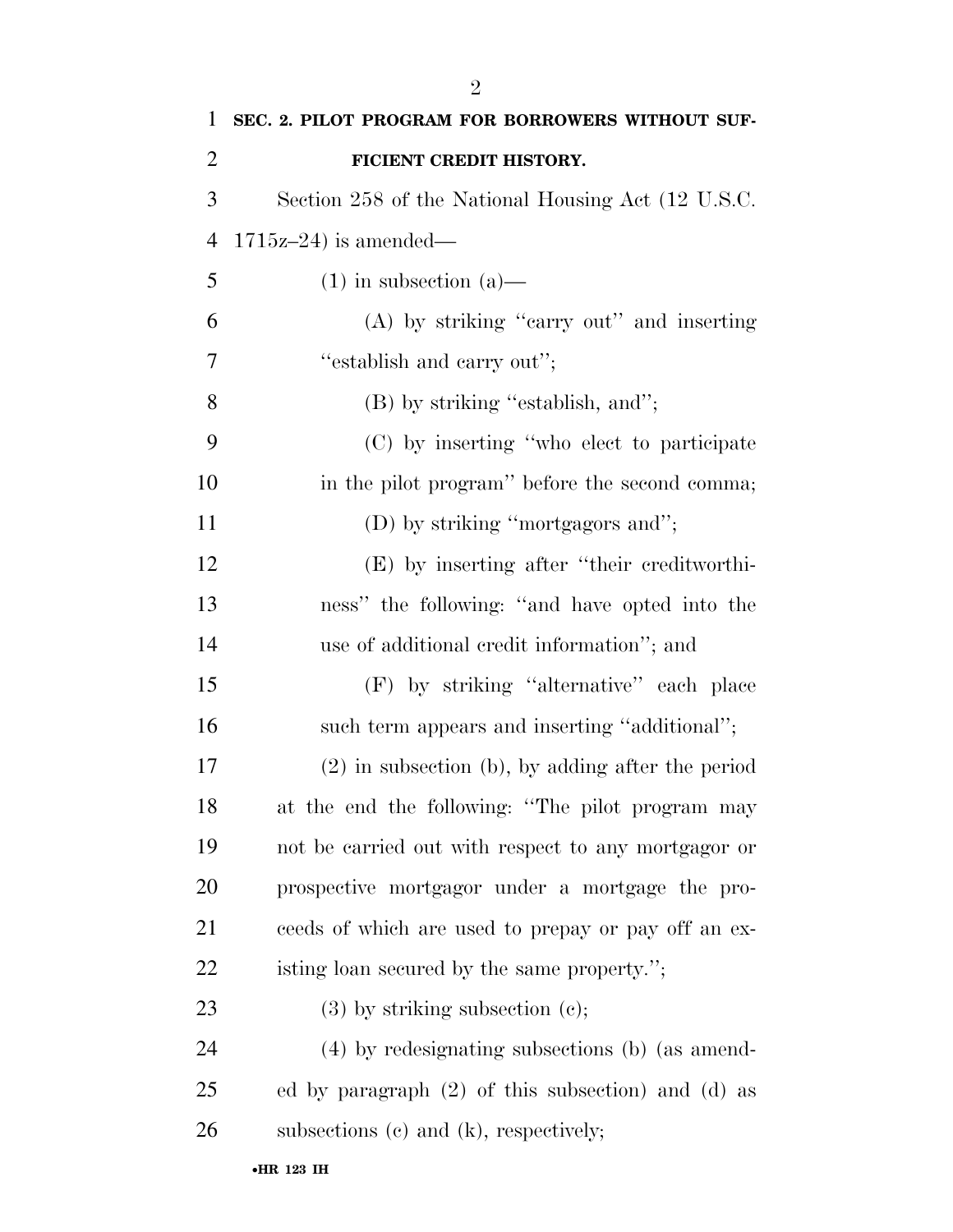(5) by inserting after subsection (a) the fol-lowing new subsection:

 ''(b) GOAL.—The goal of the pilot program under this section shall be to examine and evaluate the benefits of using such a credit scoring model that uses additional data.'';

 (6) by inserting after subsection (c) (as so re- designated by paragraph (4) of this subsection) the following:

 ''(d) ADDITIONAL CREDIT INFORMATION.—The Sec- retary shall, after consultation with the Government Na- tional Mortgage Association and not later than one year after the date of the enactment of this subsection, select one or more commercially available credit scoring models that will be available under the pilot and that utilize addi- tional data, as the Secretary considers appropriate based on the goals of the pilot program. In selecting the model or models to use, the Secretary shall consider the criteria under part 1254 of the regulations of the Director of the Federal Housing Finance Agency (12 C.F.R. Part 1254) to the extent appropriate.

22 "(e) NOTIFICATION.—

23 "(1) NOTICE OF OPTIONS.—The Secretary shall develop a notice for prospective mortgagors, and re-quire mortgagees to provide such notice to prospec-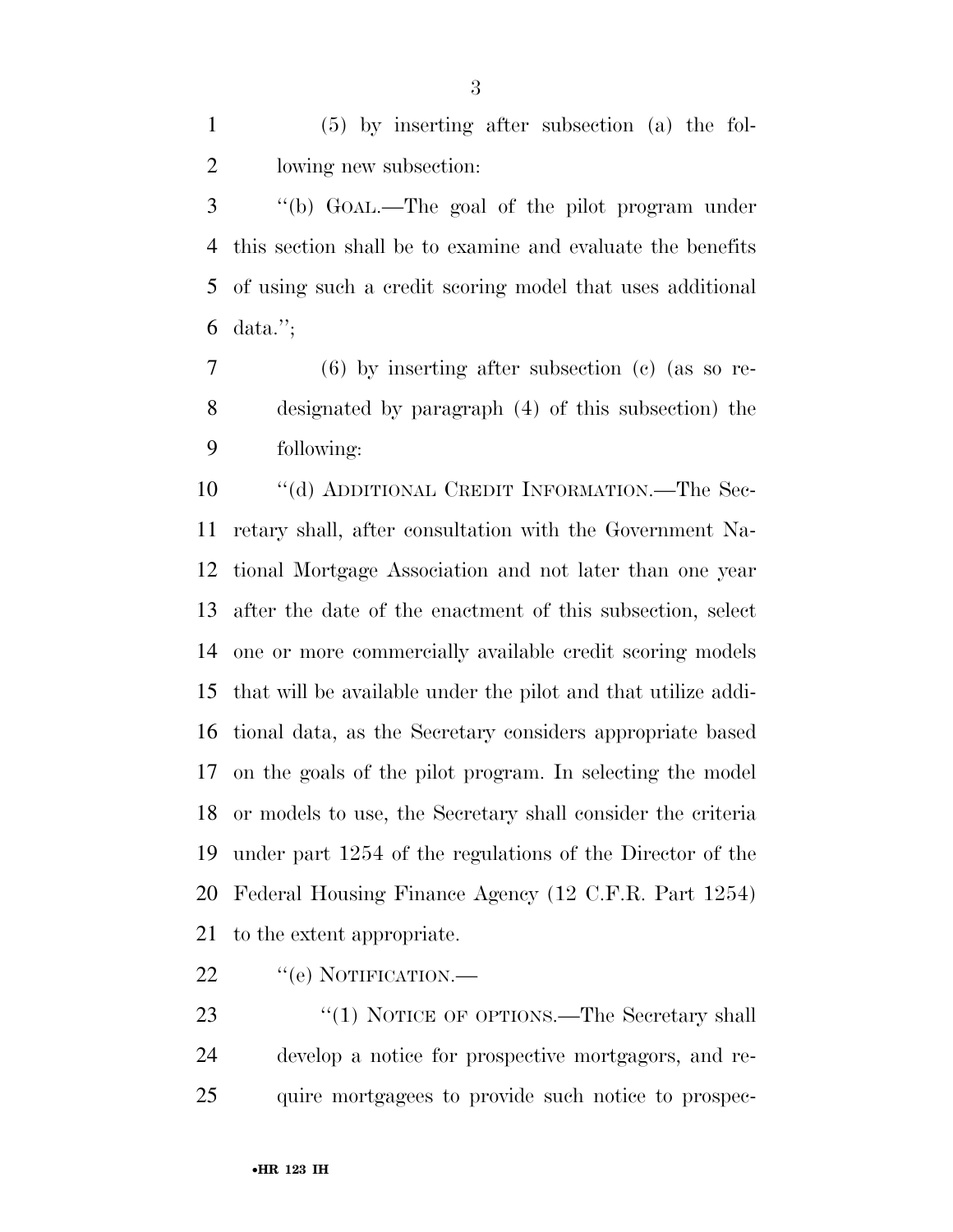''(A) the ability to opt into the use of the credit scoring model selected for use under the pilot program; ''(B) information on how the pilot program credit scoring model differs from the FHA's current credit scoring models, including the types of additional data that are included in the pilot program model; and  $\lq\lq$  (C) housing counseling agencies in the

 area that are approved by the Department of Housing and Urban Development.

14 "(2) COMPARISON OF LENDING OPTIONS.—The Secretary shall require mortgagees participating in the pilot program to provide information to prospec- tive mortgagors sufficient to allow comparison of the mortgagor's lending options using the credit scoring model under the pilot program and using the credit scoring model then in effect for mortgagors not opt-21 ing into the use of the credit scoring model under 22 the pilot program.

23 "(f) UNDERWRITING OPTIONS.—This section may not be construed to preclude a prospective mortgagor who opts to use an approved credit scoring model under the

gors of—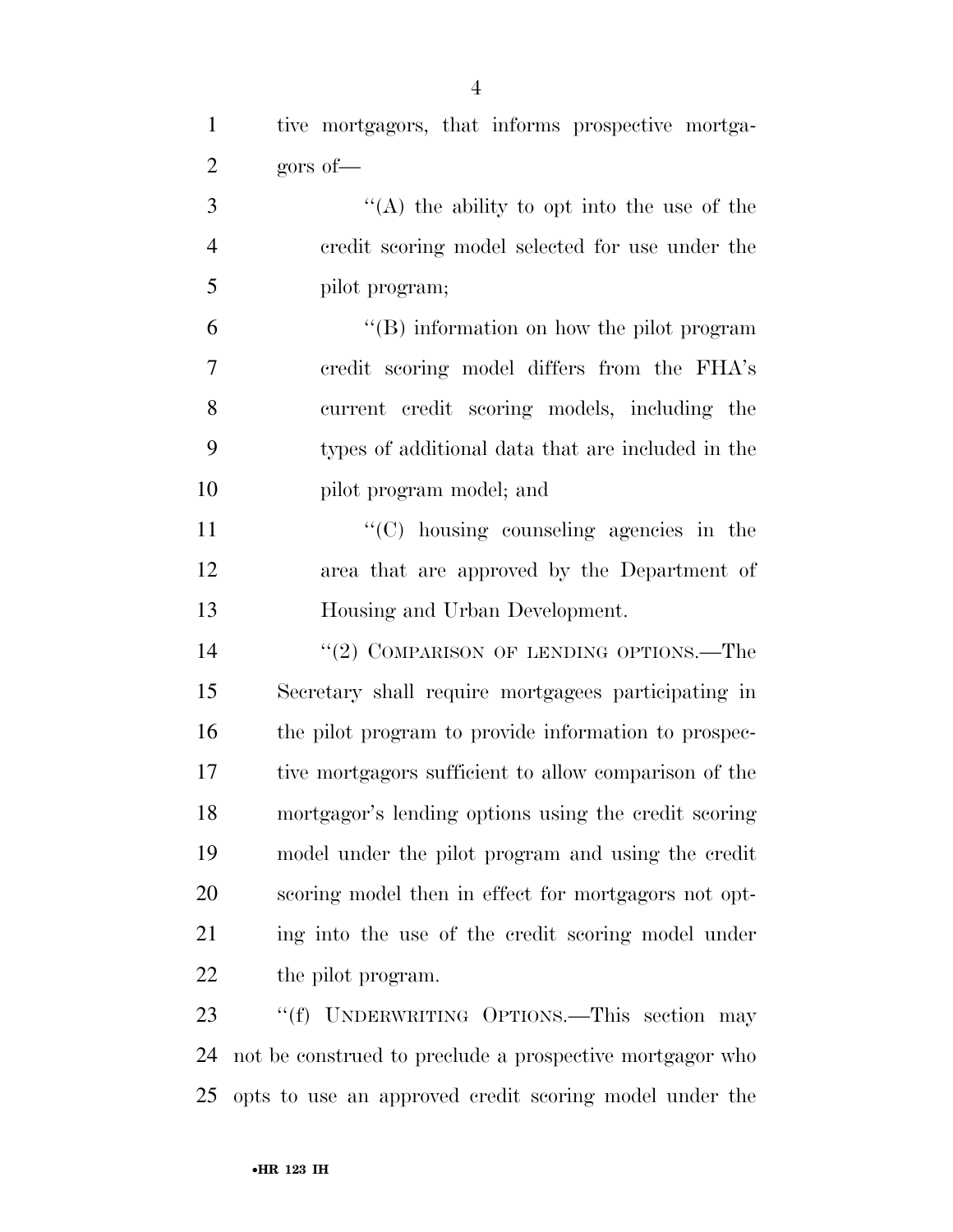pilot program under this subsection in connection with un- derwriting for a mortgage insured under this title from thereafter obtaining a determination of creditworthiness involved in underwriting for such mortgage using informa- tion other than that provided under such approved credit scoring model.

 ''(g) PROTECTION OF PROPRIETARY INFORMA- TION.—This section may not be construed to require the disclosure or sharing of any proprietary information.

''(h) REPORTING.—

11 ''(1) IN GENERAL.—The Secretary shall submit reports to the Congress in accordance with para- graph (2) that provide a detailed evaluation of the effectiveness of the pilot, including data that shows—

 ''(A) the number of mortgagors who had the option to opt into using additional credit in- formation and the number of mortgagors who opted into using additional credit information;

20  $\text{``(B)}$  the total number and percent of mortgagors who opted into the pilot and were 22 subsequently approved for a mortgage;

23  $\cdot$  (C) demographic information about mort- gagors who opt into using additional credit in-formation, compared to demographic informa-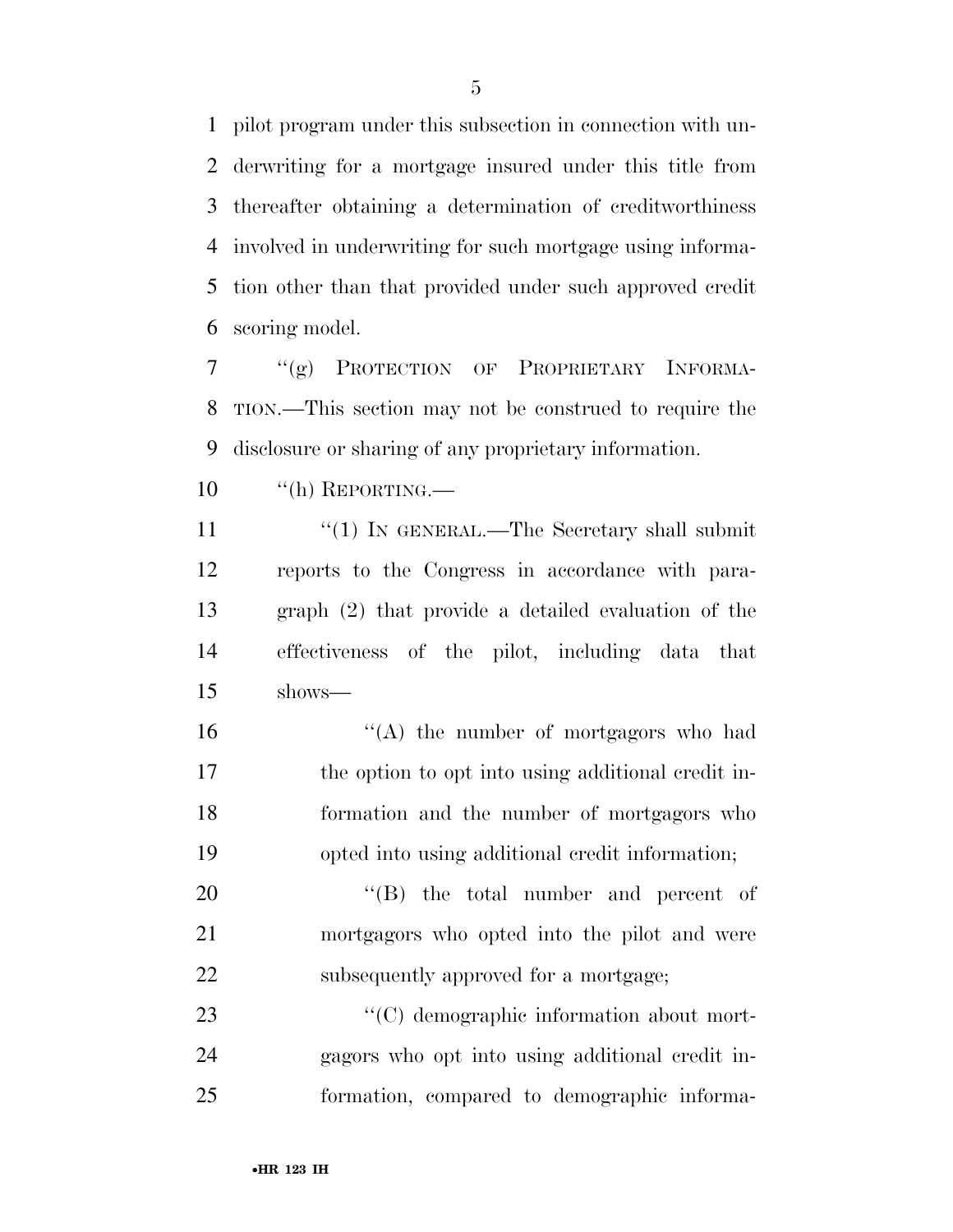| $\mathbf{1}$   | tion about mortgagors generally, which shall in-   |
|----------------|----------------------------------------------------|
| $\overline{2}$ | clude race, ethnicity, marital status, sex or gen- |
| 3              | der, geographic location regarding mortgaged       |
| $\overline{4}$ | properties, and any other information the Sec-     |
| 5              | retary deems appropriate;                          |
| 6              | "(D) whether or not mortgagors with no or          |
| 7              | thin credit files benefitted from having this op-  |
| 8              | tion and how;                                      |
| 9              | "(E) whether or not other borrowers who            |
| 10             | did not have thin or no credit files benefitted    |
| 11             | from this option and how;                          |
| 12             | $\lq\lq(F)$ the effectiveness of the additional    |
| 13             | credit information in predicting mortgage loan     |
| 14             | default;                                           |
| 15             | "(G) the rate of participation of mortga-          |
| 16             | gees in the pilot program;                         |
| 17             | "(H) whether or not the pilot program had          |
| 18             | an impact on the Mutual Mortgage Insurance         |
| 19             | Fund, in general, and specifically whether it      |
| 20             | had an impact on the economic net worth ratio      |
| 21             | of the Fund;                                       |
| 22             | $\lq\lq$ whether or not there was sufficient in-   |
| 23             | come from the pilot program to offset the risk     |
| 24             | posed to such Fund by the pilot program;           |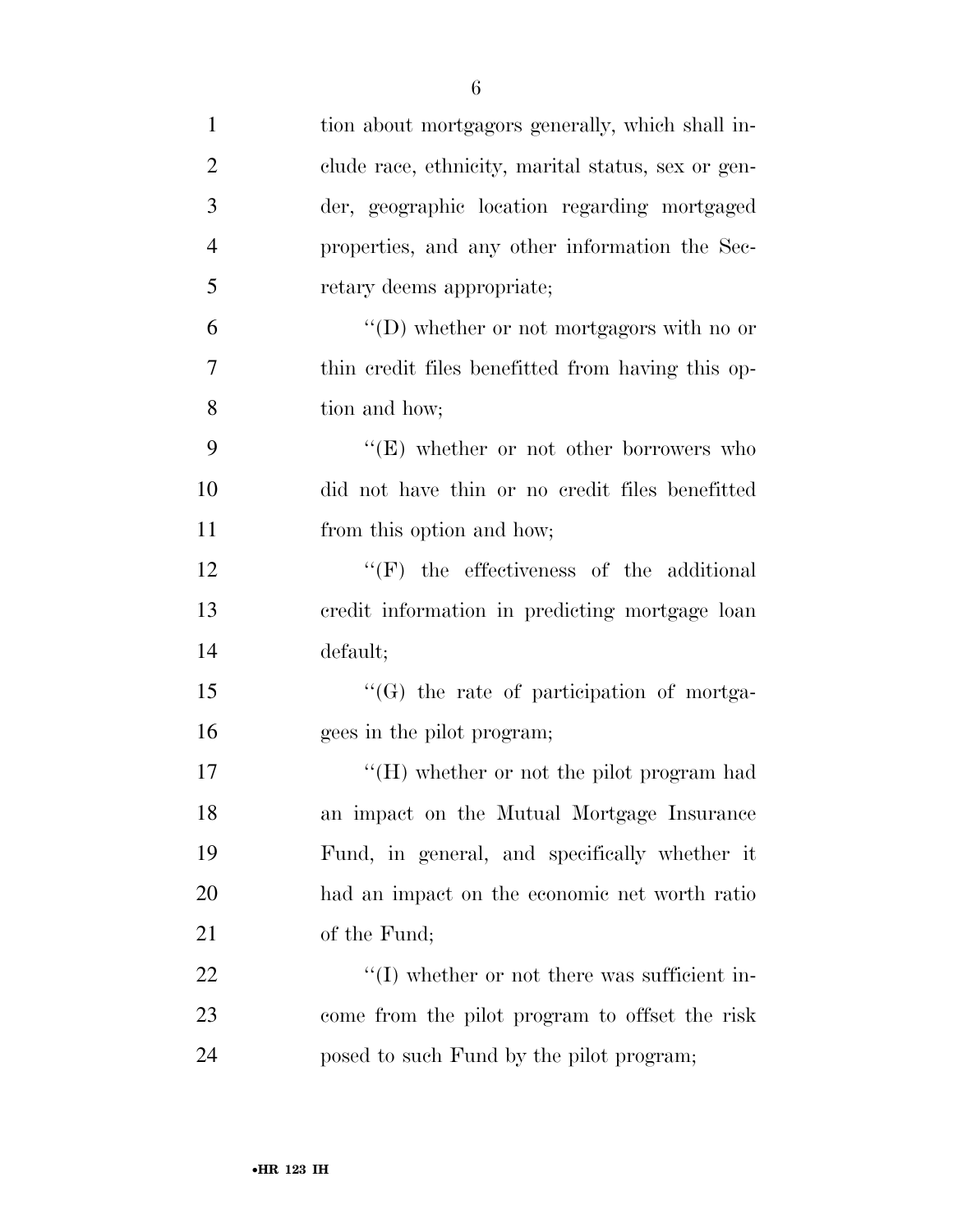| $\mathbf{1}$   | "(J) whether the pilot program had an im-             |
|----------------|-------------------------------------------------------|
| $\overline{2}$ | pact on the ability of other borrowers not par-       |
| 3              | ticipating in the program to obtain the products      |
| $\overline{4}$ | and services of the FHA; and                          |
| 5              | $\lq\lq$ (K) any other information the Secretary      |
| 6              | determines relevant.                                  |
| 7              | "(2) SUBMISSION.—The Secretary shall submit           |
| 8              | a report described in paragraph $(1)$ —               |
| 9              | "(A) not later than $6$ months after the              |
| 10             | conclusion of the 2-year period beginning on the      |
| 11             | date on which the Secretary begins accepting          |
| 12             | the additional credit scores through the pilot        |
| 13             | program established by the Secretary pursuant         |
| 14             | to this section; and                                  |
| 15             | "(B) not later than 1 year after the con-             |
| 16             | clusion of the 5-year period beginning on the         |
| 17             | date of the enactment of the Alternative Data         |
| 18             | for Additional Credit FHA Pilot Program Re-           |
| 19             | authorization Act.                                    |
| 20             | "(3) REPORT ON SELECTION OF ADDITIONAL                |
| 21             | CREDIT MODEL.—Not later than the conclusion of        |
| 22             | the 6-month period that begins upon the conclusion    |
| 23             | of the 1-year period under subsection (d), the Sec-   |
| 24             | retary shall submit to the Congress a report explain- |
| 25             | ing why the additional credit scoring model or mod-   |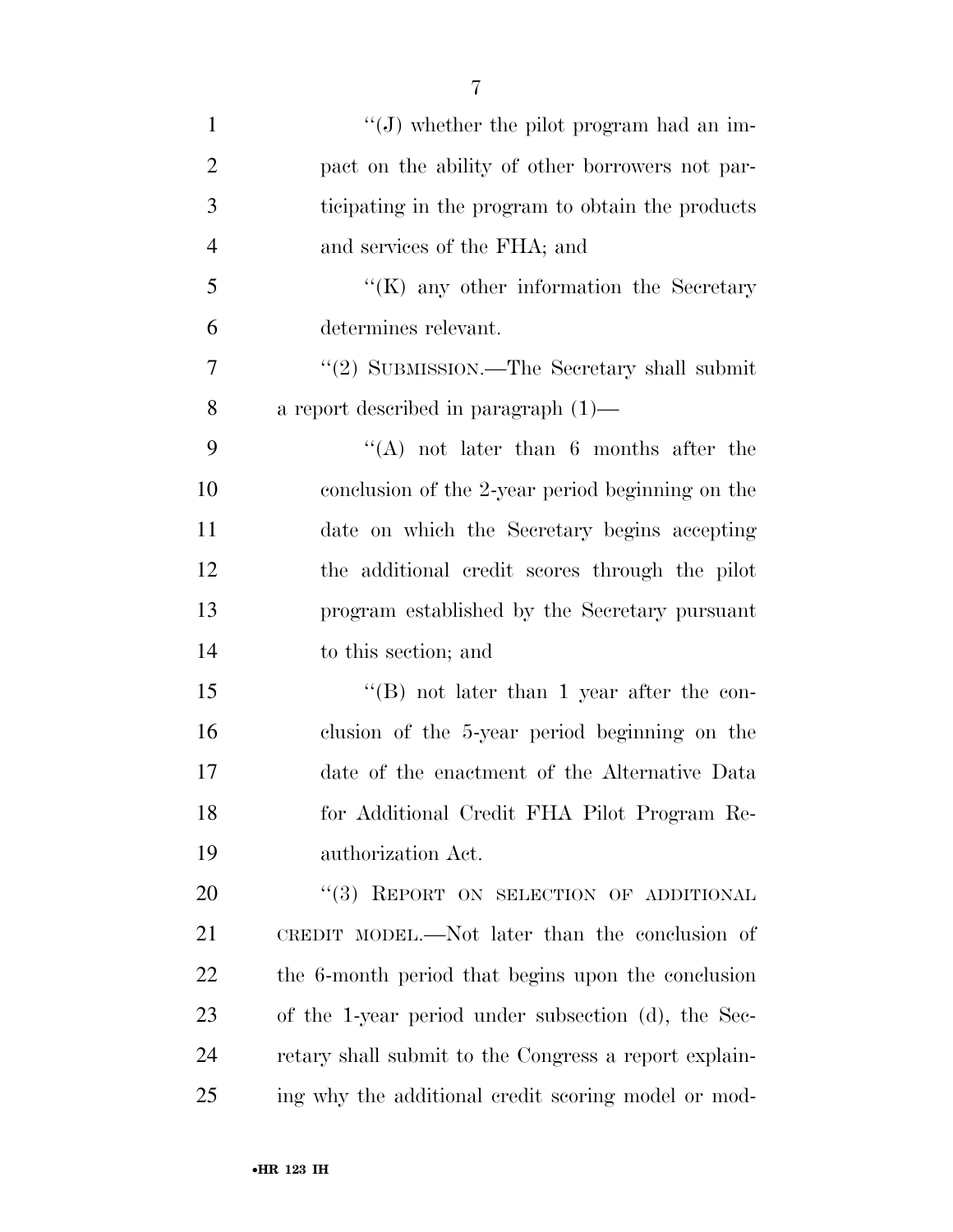| $\mathbf{1}$   | els selected pursuant to subsection (d) were selected     |
|----------------|-----------------------------------------------------------|
| $\overline{2}$ | in lieu of other commercially available credit scoring    |
| 3              | models.                                                   |
| $\overline{4}$ | "(4) PUBLIC AVAILABILITY OF INFORMATION.—                 |
| 5              | The Secretary shall make publicly available in an         |
| 6              | easily accessible location on the website of the De-      |
| 7              | partment—                                                 |
| 8              | "(A) each report submitted to the Con-                    |
| 9              | gress pursuant to this subsection; and                    |
| 10             | $\lq\lq$ . information about the pilot program,           |
| 11             | which shall include an up-to-date listing of              |
| 12             | mortgagees participating in the pilot program.            |
| 13             | AUTHORITY TO LIMIT PARTICIPATION.-The<br>``(i)            |
| 14             | Secretary may establish a limitation to cap participation |
| 15             | in the pilot program under this section.                  |
| 16             | "(j) AUTHORIZATION OF APPROPRIATIONS.—There               |
|                | 17 is authorized to be appropriated—                      |
| 18             | "(1) $$3,000,000$ for fiscal year 2020 for estab-         |
| 19             | lishing and carrying out the pilot program under          |
| 20             | this section; and                                         |
| 21             | $(2)$ \$1,500,000 for each of fiscal years 2021           |
| 22             | through 2024 for carrying out the pilot program           |
| 23             | under this section."; and                                 |
| 24             | $(7)$ in subsection (k), as so redesignated by            |
| 25             | paragraph (4), by striking "5-year period beginning       |